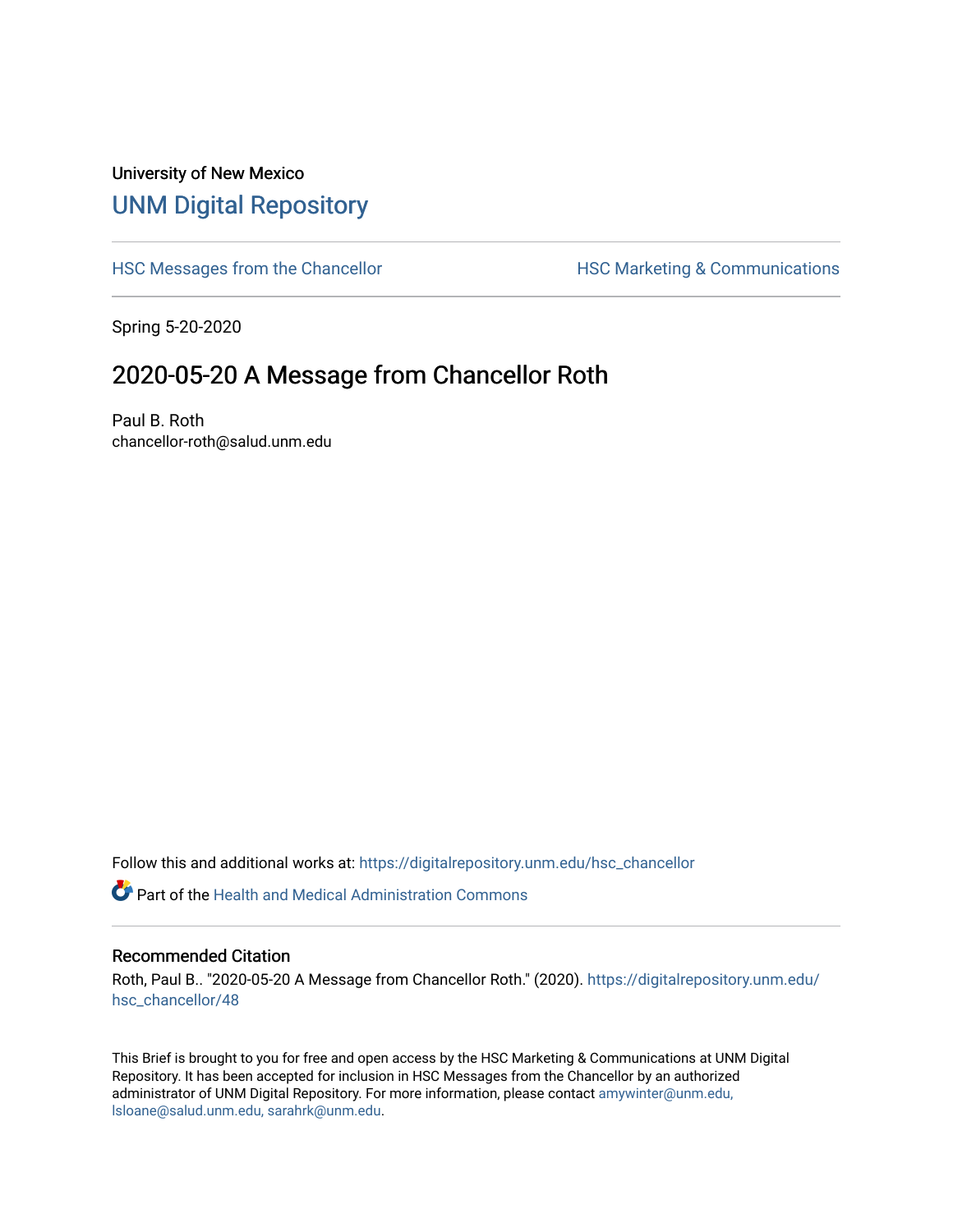

[View this email in your browser](https://mailchi.mp/cf34a6d8ad28/message-from-the-chancellor-coronavirus-4419360?e=b4bbfca2c0)

## **A Message from Chancellor Roth**

Dear Colleagues:

This May has looked different as the graduations that we look forward to each year transitioned from in person to online. That being said I am so proud of the work by both the [College of](https://unm.us19.list-manage.com/track/click?u=59ce53c1a4dedb490bac78648&id=ed539d8eb4&e=b4bbfca2c0)  [Pharmacy](https://unm.us19.list-manage.com/track/click?u=59ce53c1a4dedb490bac78648&id=ed539d8eb4&e=b4bbfca2c0) and [College of Nursing](https://unm.us19.list-manage.com/track/click?u=59ce53c1a4dedb490bac78648&id=e0fda32d84&e=b4bbfca2c0) on their digital ceremonies. College of Population Health will celebrate on June 19th. I also participated in videos to commemorate the [School of Medicine](https://unm.us19.list-manage.com/track/click?u=59ce53c1a4dedb490bac78648&id=210105a86a&e=b4bbfca2c0)  [convocation,](https://unm.us19.list-manage.com/track/click?u=59ce53c1a4dedb490bac78648&id=210105a86a&e=b4bbfca2c0) the college graduation of the Combined BA/MD Degree Program cohort and the University's Spring 2020 Commencement.

These videos were well crafted, and while they were no substitute for the experience we normally provide graduating students on these occasions, they were a welcome reminder that education is central to our mission as an academic health center.

The true significance of that education was brought home by Dr. Arthur Kaufman, Vice Chancellor for Community Health, who shared the inspiring account of how one of our School of Medicine graduates persisted in her medical education in the face of substantial obstacles.

Dr. Lilia Pedrego is now an assistant professor in the Department of Family & Community Medicine working at UNM Sandoval Regional Medical Center. However, as a medical student at UNM, the Silver City native passed her courses but failed her board exams three times.

"There was a 'three-strikes' policy, so we almost lost her," Arthur writes. "However, her score on the last exam came close and there were extenuating circumstances – she had recently lost her grandmother, who helped raise her, and so was unable to study for the exam as she had planned."